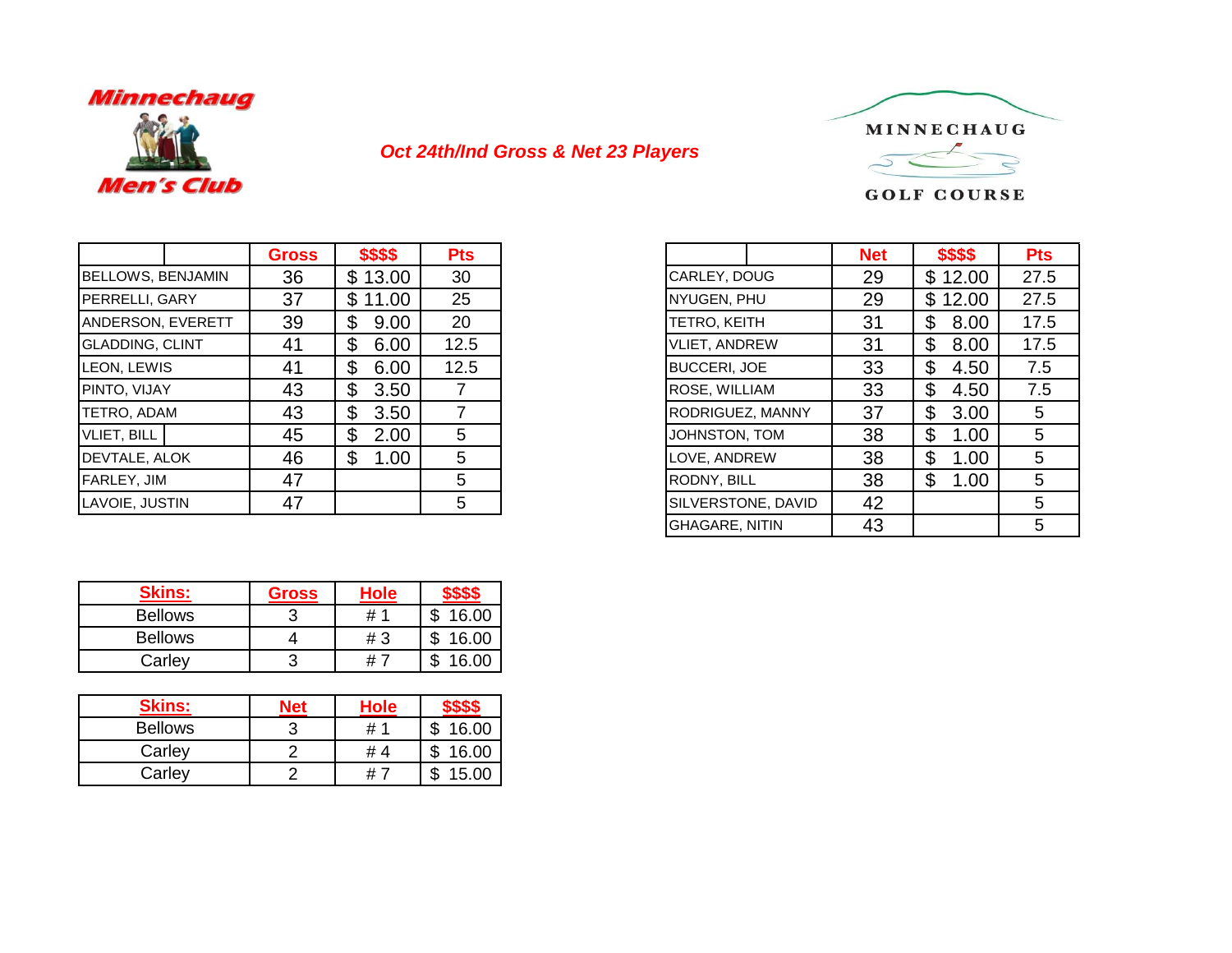| <b>Gross Skins</b>       |                         | $\overline{\mathbf{2}}$ | 3                    | 4                        | 5              | 6              | $\overline{7}$          | 8                        | 9                        |
|--------------------------|-------------------------|-------------------------|----------------------|--------------------------|----------------|----------------|-------------------------|--------------------------|--------------------------|
| ANDERSON, EVERETT        | 5                       | 4                       | 5                    | 5                        | 5              | $\ast$         | 5                       | ຂັ                       | 5                        |
| <b>BELLOWS, BENJAMIN</b> | $\overline{\mathbf{3}}$ | 5                       | 4                    |                          | 5              | $\overline{4}$ | 5                       | 3                        | Ω                        |
| <b>BUCCERI, JOE</b>      | 7                       | 5                       | 8                    | 7                        | 5              | 4              | $\overline{4}$          | 3                        | $\overline{\mathcal{A}}$ |
| CARLEY, DOUG             | $\overline{7}$          | 6                       | $6\phantom{1}6$      |                          | $\overline{7}$ | $\Omega$       | $\overline{\mathbf{3}}$ | 3                        | 4                        |
| FARLEY, JIM              | 6                       | 5                       | $\overline{7}$       | 6                        | 5              | $\overline{4}$ | 5                       | $\overline{4}$           | 5                        |
| <b>GLADDING, CLINT</b>   | 4                       | ◠<br>₩                  | $6\phantom{1}6$      | 5                        |                | 8              | $\overline{4}$          | 3                        | 4                        |
| LAVOIE, JUSTIN           | 6                       | $\overline{7}$          | 8                    | 7                        | 5              | $\overline{4}$ | 5                       | ₹                        | $\bar{\mathbf{r}}$       |
| LEON, LEWIS              | 5                       | 5                       | 5                    | 5                        | 5              | $\overline{4}$ | 6                       | 3                        | 3                        |
| LOVE, ANDREW             | 5                       | 5                       | 7                    | 6                        | 6              | 3              | 5                       | $\overline{\mathcal{A}}$ | 6                        |
| NYUGEN, PHU              | 5                       | 5                       | 5                    | $\overline{4}$           | 7              | 3              | 5                       | 3                        | 5                        |
| PERRELLI, GARY           | 4                       | ୫                       | $6\phantom{1}6$      | $\overline{4}$           |                | $\overline{4}$ | 5                       | 3                        | 4                        |
| RODNY, BILL              | 6                       | 5                       | $\overline{7}$       | 8                        | 6              | $\overline{7}$ | 6                       | 5                        | 3                        |
| RODRIGUEZ, MANN          | 6                       | 8                       | 5                    | 7                        | 6              | 5              | 5                       | 3                        | 6                        |
| ROSE, WILLIAM            | 6                       | 8                       | 8                    | 5                        | 5              | $\overline{4}$ | 5                       | 4                        | 3                        |
| SILVERSTONE, DAVID       | 6                       | 5                       | $\overline{7}$       | $\overline{4}$           | 6              | 6              | $\overline{7}$          | 5                        | 9                        |
| TETRO, ADAM              | 5                       | 4                       | 6                    | 6                        | 6              | 3              | 5                       | 3                        | 5                        |
| TETRO, KEITH             | 5                       | 5                       | 6                    | 5                        | 6              | 3              | $\overline{4}$          | 3                        | 5                        |
| VLIET, ANDREW            | $\overline{7}$          | 6                       | 5                    | $\overline{4}$           | 6              | 3              | 5                       | 3                        | 3                        |
| <b>VLIET, BILL</b>       | 4                       | 5                       | 5                    | 5                        | 6              | $\overline{4}$ | 7                       | 4                        | 5                        |
|                          | 3                       | 3                       | 4                    | $\overline{\mathcal{A}}$ | $\overline{4}$ | 3              | 3                       | $\overline{2}$           | 3                        |
|                          | 16.00<br>\$             |                         | $\mathbb S$<br>16.00 |                          |                |                | 16.00<br>\$             |                          |                          |
|                          | <b>Bellows</b>          |                         | <b>Bellows</b>       |                          |                |                | <b>Carley</b>           |                          |                          |